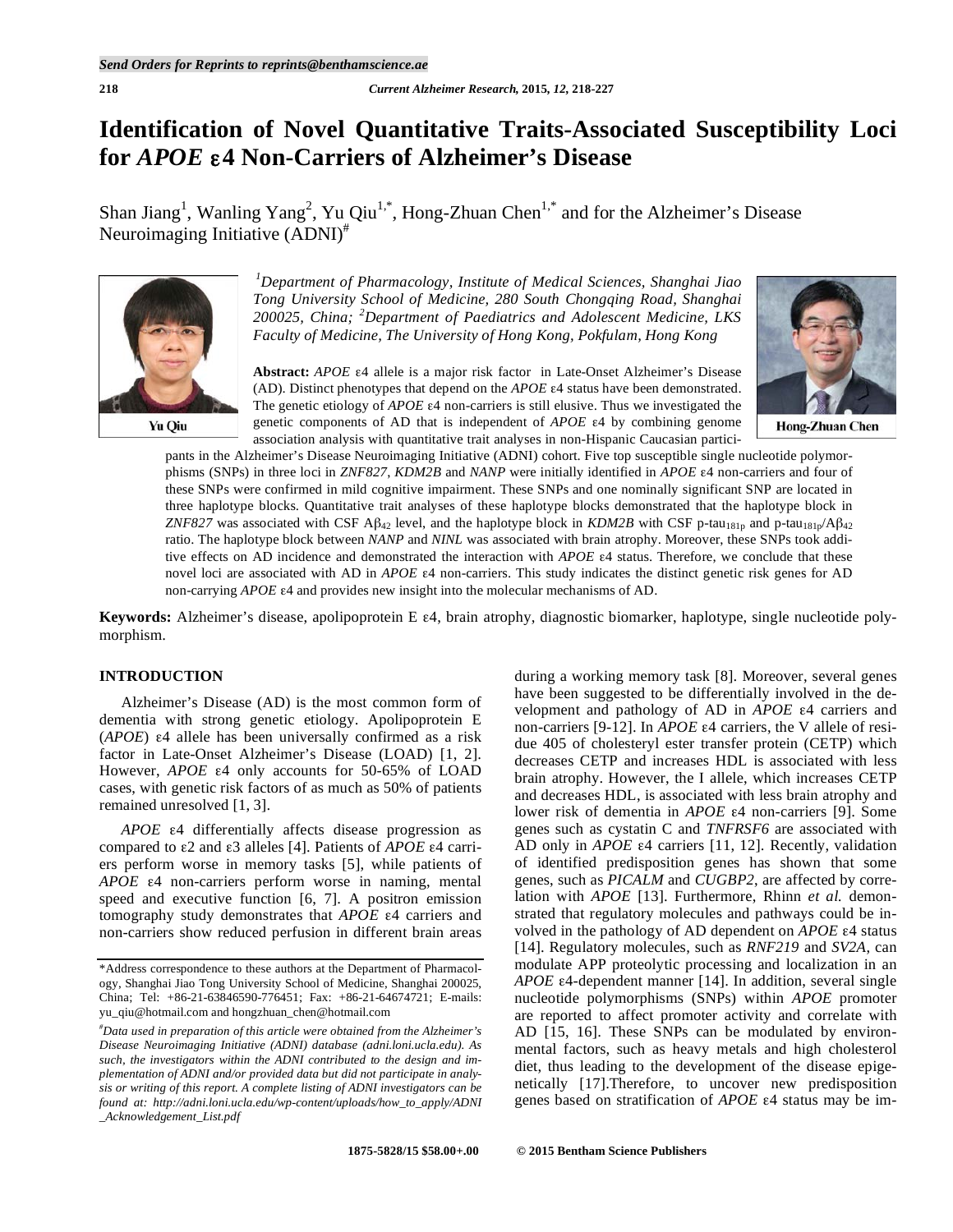portant. One study demonstrated that a SNP from *GRB*associated binding protein 2 modifies the risk of AD in *APOE* ε4 carriers [18]. Another study also revealed some differential susceptibility loci in *APOE* ε4 and non-carriers [19]. However, the study aiming to identify the susceptibility loci in *APOE* ε4 non-carriers is scarce.

β-amyloid peptides (Aβ, especially Aβ42), total tau (t-tau) and phosphorylated tau (especially phosphorylation of Thr181, p-tau<sub>181p</sub>) in cerebrospinal fluid (CSF) are diagnostic biomarkers for AD [20].  $\mathbf{A}\beta_{42}$  is reduced, and t-tau and p-tau are enhanced in CSF of AD patients. Other quantitative traits such as brain morphometric volume are also reported. Some SNPs associated with AD are found to influence these quantitative traits, which may implicate the pathological role of them [21, 22], however, most of them are not identified through genome-wide association study (GWAS). On the other hand, many AD-associated SNPs identified through GWAS [23, 24] have not been shown to correlate with diagnostic biomarkers and other quantitative traits of AD.

The Alzheimer's Disease Neuroimaging Initiative (ADNI), a multi-centered project with combined genotyping, CSF markers and serial magnetic resonance imaging (MRI) scans, provides valuable data to assess whether the SNPs not only show genome association but also associate with diagnostic or characteristic indices of AD. In present study, we combined genome association analysis with quantitative trait analyses to identify susceptible SNPs in AD, especially in *APOE* ε4 non-carriers.

## **MATERIALS AND METHODS**

#### **Alzheimer's Disease Neuroimaging Initiative (ADNI)**

Data used in the preparation of this article were obtained from ADNI database (www.loni.ucla.edu\ADNI). The ADNI was launched in 2003 by the National Institute on Aging, the National Institute of Biomedical Imaging and Bioengineering, the Food and Drug Administration, private pharmaceutical companies and non-profit organizations, as a \$60 million, 5-year public-private partnership. The primary goal of ADNI has been to test whether serial MRI, PET, other biological markers, and clinical and neuropsychological assessment can be combined to measure the progression of Mild Cognitive Impairment (MCI) and early AD. Determination of sensitive and specific markers of very early AD progression is intended to aid researchers and clinicians to develop new treatments and monitor their effectiveness, as well as lessen the time and cost of clinical trials.

The Principal Investigator of this initiative is Michael W. Weiner, M.D., VA Medical Center and University of California – San Francisco. ADNI is the result of efforts of many co-investigators from a broad range of academic institutions and private corporations, and subjects have been recruited from over 50 sites across the U.S. and Canada. The initial goal of ADNI was to recruit 800 adults, ages 55 to 90, to participate in the research -- approximately 200 cognitively normal older individuals to be followed for 3 years, 400 people with MCI to be followed for 3 years, and 200 people with early AD to be followed for 2 years. For up-to-date information see www.adni-info.org.

ADNI was performed in accordance with the Declaration of Helsinki and approved by the Institutional Review Boards of all of the participating institutions. Informed written consent was obtained from all participants at each site [25, 26].

## **Participants**

We included 394 AD and cognitively healthy older controls of non-Hispanic Caucasians aged 55 to 90, recruited from over 50 observational sites across the United States and Canada. Of these 394 participants, 180 were AD patients and 214 healthy control subjects, and about 96 AD patients and 109 healthy controls own fully examined clinical, CSF biomarker, neuropsychological, MRI and *APOE* genotyping data. We also included 165 MCI patients who were *APOE* ε4 non-carriers in ADNI database.

## **Sampling of CSF and** *APOE* **Genotyping**

*APOE* genotyping was performed at the time of participant enrollment (screening level). CSF biomarkers data at screening and 12-month and 36-month visits were collected through lumbar puncture. The determinations of *APOE* and biomarkers were carried out by Drs Leslie Shaw and John Trojanowski of the ADNI Biomarker Core at the University of Pennsylvania School of Medicine (for more information please visit http://www.adni-info.org).

## **SNP Genotyping**

The genome-wide SNP dataset was downloaded from ADNI website. All genomic DNA samples were analyzed on the Human610-Quad BeadChip (Illumina, Inc. San Diego, CA) according to the manufacturer's protocols (Infinium HD Assay; Super Protocol Guide; Rev. A, May 2008).

# **MRI Acquisition**

All sites which met all the requirements for the Alzheimer Disease Cooperative Study start-up have completed the MRI certification for 1.5T MRI. All the scans were reviewed for quality control by staff in the ADNI MRI quality control center at Mayo Clinic. Detailed MRI acquisition and processing are described in previous publications [27, 28]. Furthermore, system specific corrections of certain image artifacts were performed [28].

#### **Statistical Analysis**

Allelic association test was applied to assess whether these qualified SNPs were associated with AD using the  $\chi^2$ statistic. False Discovery Rate (FDR) correction was applied for multiple comparisons. Linkage disequilibrium (LD) indices,  $r^2$  and D', were utilized to assess the linkage status between these identified SNPs. And if  $r^2$  value is more than 0.9 within two or more SNPs, they were considered to be completely linked. And the SNP at the forefront physical location of the haplotype block was chosen to represent the other SNPs in the haplotype block. Manhattan plots were generated in Haploview (http://www.broadinstitute.org/haploview/ haploview), release v 4.2 [29]. Multidimensional scaling (MDS) analysis was employed to assess population structures of case and control groups and outliers in software package PLINK (http://pngu.mgh.harvard.edu/~purcell/plink/), release v 1.07 [30], and R language, release v 2.15.2, was used to generate MDS plots. Skewing CSF and brain morphomet-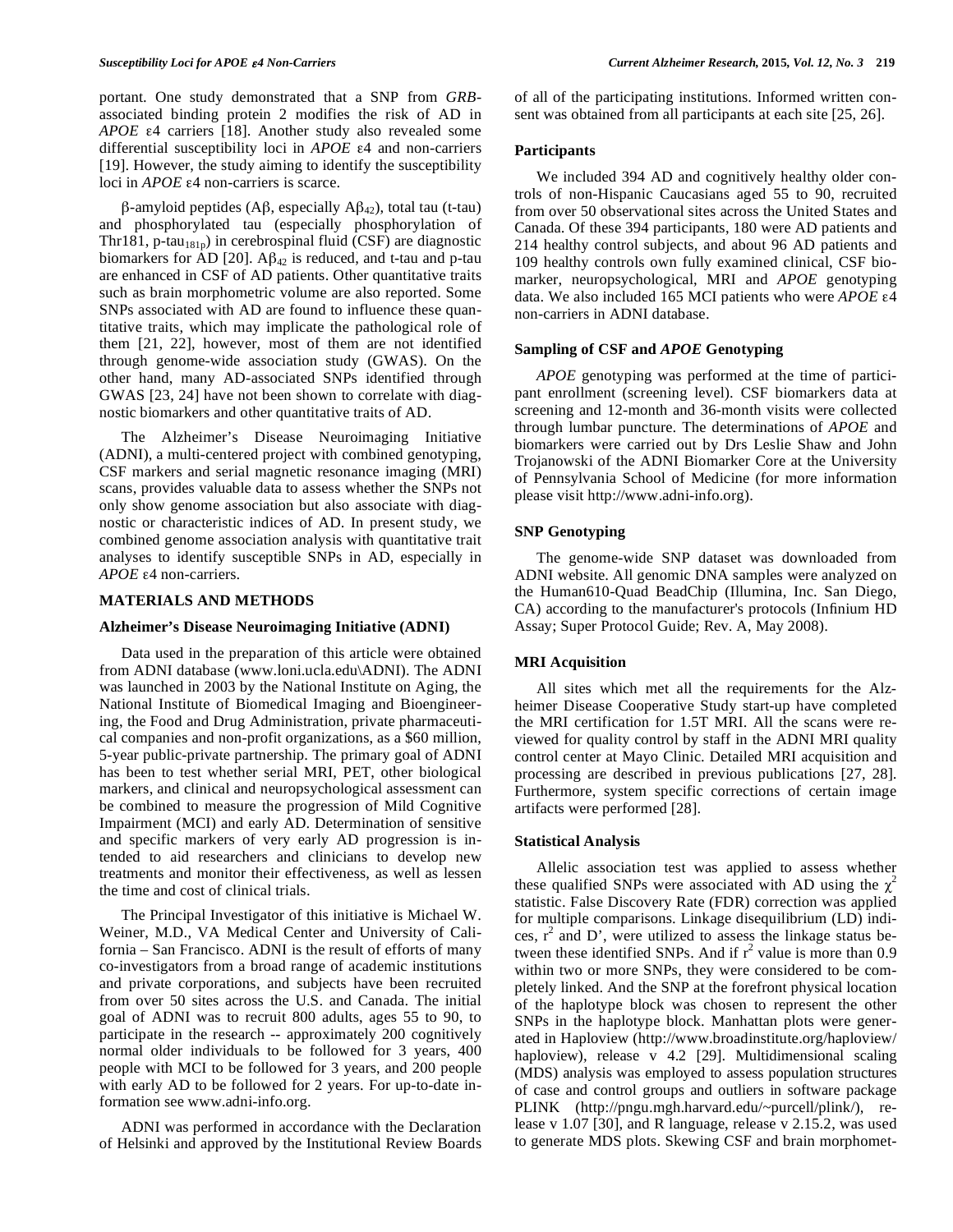ric biomarker data were log-transformed before applying student-*t* test or analysis of variance (ANOVA). Levene statistic was used to evaluate the homogeneity of variances before ANOVA. The normality of distribution was assessed using the Kolmogorov-Smirnov test. The most fitted genetic model was chosen for each quantitative trait variable. That is to say, in cases where the additive model was significant, the dominant and recessive models were tested to determine whether they were a better fit. Multivariate logistic regression analysis was utilized to assess the predicting powers of identified statistically significant quantitative trait-associated haplotypes, and pseudo- $R^2$  was the index for evaluating goodness of fit. To evaluate the interaction between identified SNPs and *APOE* ε4, multivariate logistic regression analysis was utilized with the following model, *Phenotype = a + b.SNP + c.APOE* <sup>ε</sup>*4 status + d.Sex + e.Age + f.Education years + g. SNP×APOE* <sup>ε</sup>*4 status*. Kaplan-Meier plots were used to describe the relationships between onset of AD symptoms and different genotypes or haplotypes among different SNPs or haplotype blocks.  $P < 0.05$  was considered statistically significant.

## **RESULTS**

# **Screening of Candidate SNPs for Quantitative Trait Analyses Based on** *APOE* ε**4 Status**

Demographic characteristics of normal controls and AD patients were compared (Table **1**), no significant differences were found in variables like baseline age, sex and education. Further, MDS plots showed that cases and controls were matched well and there were no outliers (Fig. **1A**).

Standard SNP quality control was carried out using PLINK. Given the relatively small sample size and in order to reduce the false positive rate, we only included SNPs with minor allele frequency (MAF) greater than 20%. Maximum SNP missing rate was set at 10%, and Hardy-Weinberg Equilibrium was required at *P* > 0.001. SNPs were then tested for allelic association applying  $\chi^2$  test without considering the *APOE* ε4 status. False discovery rate (FDR) of 5% is usually utilized to obtain meaningful SNPs. Nevertheless, overstrict threshold may leave out many genes that play important roles and are associated with quantitative traits, and many genes under an overstrict threshold can gather together to play central roles for complicated chronic diseases [31]. FDR of 20% has been universally utilized in many genome association studies encountering multiple test in order to include more SNPs [32- 34]. And we were aiming to screen candidate SNPs for quantitative trait analyses, therefore, a relatively liberal FDR of 20% was set in the present study to obtain a moderate amount of nominally significant SNPs. Moreover, multiple dataset correction was attained by multiplying the original *P*-value by three (the total count of all datasets analyzed: all participants group, *APOE* ε4 carriers subgroup and *APOE* ε4 non-carriers sub-group as stated below). Among qualified 326,482 SNPs, two candidate SNPs, rs2075650 (*P* value =  $5.8 \times 10^{-8}$  and OR = 2.56 with 95% CI of 1.82-3.6) and rs12822144 (*P* value =  $1.14 \times 10^{-6}$  and OR = 0.49 with 95% CI of 0.37-0.65) were identified (Fig. **2A**, Table **2**). rs2075650, located within the *TOMM40* gene, is a previously reported SNP associated with AD and is in linkage disequilibrium (LD) with the *APOE* ε4 variant on chromosome 19 [23]. rs12822144 is a SNP located within the intergenic region between *RPL18P9* and *CCND2*.

AD patients carrying one *APOE* ε4 allele demonstrate similar clinical and pathological manifestations to that of two ε4 alleles AD carriers and it is the same situation in *APOE*  ε4 non-carriers [35-37], thus we stratified the cohort according to *APOE* genotypes: *APOE* ε4 carriers which carried one or two *APOE* ε4 alleles and *APOE* ε4 non-carriers. No significant differences were found in demographic characteristics of normal controls and AD patients in these subgroups (Table **1**). Further, MDS plots showed that cases and controls were matched well and there were no outliers in *APOE* ε4 carriers (data not shown) and non-carriers (Fig. **1B**). Because of different MAFs of many SNPs between *APOE* ε4 carriers and non-carriers, quality control was performed again for each subgroup. No candidate SNP was identified in *APOE* ε4 carrier subgroup after FDR correction for the qualified 325,123 SNPs. For the qualified 327,099 SNPs in *APOE* ε4 non-carriers, five candidate SNPs, rs6816078 (*P* value =  $4.34 \times 10^{-8}$  and OR = 0.27 with 95% CI of 0.17-0.44), rs28604990 (*P* value =  $1.01 \times 10^{-7}$  and OR = 3.22 with 95% CI of 2.08-5.01), rs11930385 (*P* value =  $2.89 \times 10^{-7}$  and OR = 0.30 with 95% CI of 0.18-0.48), rs7955747 (*P* value =  $2.38 \times 10^{-6}$  and OR = 2.99 with 95% CI of 1.88-4.76) and rs2387976 (*P* value =  $2.92 \times 10^{-6}$  and OR = 0.32 with 95% CI of 0.19-0.52) were identified (Fig. **2B**, Table **2**). The last SNP rs6076364 showed in Table **2** was slightly below the threshold of  $FDR = 20\%$  but was in complete LD with the

| Table 1. |  | Demographic characteristics of participants for GWA analysis. |
|----------|--|---------------------------------------------------------------|
|          |  |                                                               |

|                                    |                              | <b>All Participants</b>            |                                    |                                  | APOE 84 Carriers            |                                    |                                    |                   | <b>APOE £4 Non-Carriers</b>  |                                    |                             |                                  |
|------------------------------------|------------------------------|------------------------------------|------------------------------------|----------------------------------|-----------------------------|------------------------------------|------------------------------------|-------------------|------------------------------|------------------------------------|-----------------------------|----------------------------------|
| <b>Variables</b>                   | <b>Controls</b><br>$(n=214)$ | AD<br><b>Patients</b><br>$(n=180)$ | <b>Stastistical</b><br><b>Test</b> | $\boldsymbol{P}$<br><b>Value</b> | <b>Controls</b><br>$(n=58)$ | AD<br><b>Patients</b><br>$(n=120)$ | <b>Stastistical</b><br><b>Test</b> | P<br><b>Value</b> | <b>Controls</b><br>$(n=156)$ | AD.<br><b>Patients</b><br>$(n=60)$ | <b>Stastistical</b><br>Test | $\boldsymbol{P}$<br><b>Value</b> |
| Baseline age, y,<br>mean $\pm$ SEM | 74.48 $\pm$<br>0.49          | $74.16 \pm$<br>0.53                | $t = 0.427$                        | 0.669                            | $76.07 \pm$<br>0.91         | $75.25 \pm$<br>0.60                | $t = 0.762$                        | 0.447             | $73.88 \pm$<br>0.58          | $71.89 \pm$<br>1.01                | $t = 1.749$                 | 0.082                            |
| Female, %                          | 46.7                         | 43.2                               | $\chi^2 = 0.470$                   | 0.493                            | 47.1                        | 39.5                               | $\chi^2 = 1.461$                   | 0.227             | 45.8                         | 50.9                               | $\chi^2 = 0.438$            | 0.508                            |
| Education, y,<br>$mean \pm SEM$    | $15.84 \pm$<br>0.19          | $15.97 \pm$<br>0.21                | $t = -0.452$                       | 0.652                            | $16.00 \pm$<br>0.34         | $16.10 \pm$<br>0.26                | $t = -0.230$                       | 0.818             | $15.78 \pm$<br>0.23          | $15.70 \pm$<br>0.39                | $t = 0.187$                 | 0.852                            |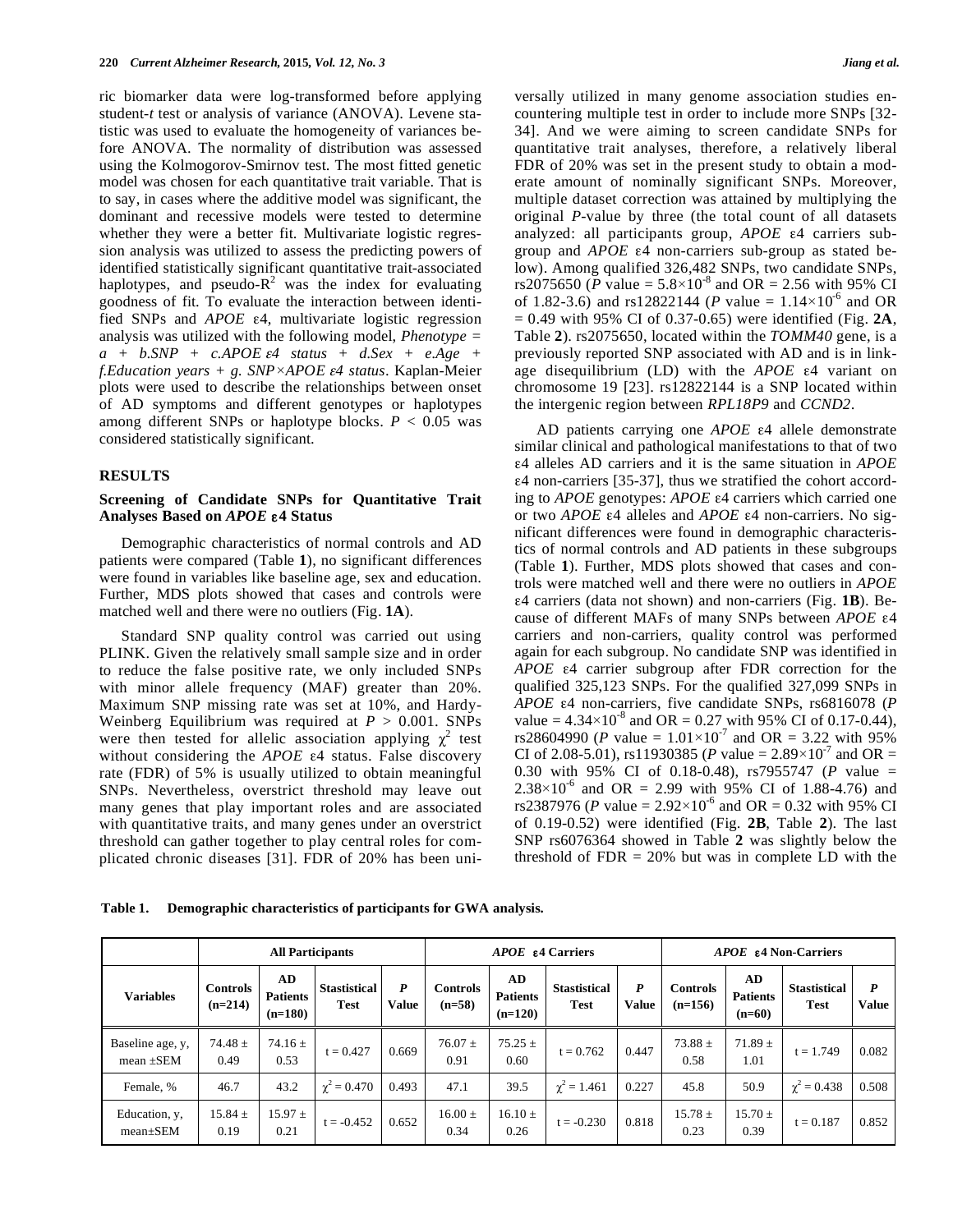

**Fig. (1).** MDS plots for all participants (**A**) and *APOE* ε4 non-carriers subgroup show no evident population stratification and outliers.



**Fig. (2).** Manhattan plots of candidate SNPs for all participants (**A**) and *APOE* ε4 non-carriers (**B**). **A**: The threshold of FDR = 20% for genome-wide significance ( $P \le 1.225 \times 10^{-6}$ ) is indicated by red horizontal line, and the less stringent threshold for probable association with AD  $(P \le 1 \times 10^{-5})$  is indicated by blue horizontal line. **B**: The threshold of FDR = 20% for genome-wide significance (P  $\le 3.057 \times 10^{-6}$ ) is indicated by red horizontal line, and the less stringent threshold for probable association with AD ( $P \le 1 \times 10^{-5}$ ) is indicated by blue horizontal line. The plots were generated by using Haploview 4.2.

significant SNP rs2387976. rs6816078 and rs11930385 are located within a haplotype block in intron 1 of *zinc finger protein 827* (*ZNF827*), rs28604990 and rs7955747 are located within a haplotype block that encompasses intron 6 and intron 12 of *lysine-specific demethylase 2B* (*KDM2B*), and rs2387976 and rs6076364 are located within a haplotype block that contains parts of *N-acetylneuraminic acid phosphatase* (*NANP*) and *ninein like protein (NINL)*. LD indices were  $r^2 = 0.908$  and  $D' = 0.978$  for rs6816078 and

rs11930385,  $r^2 = 0.421$  and D' = 0.908 for rs28604990 and rs7955747, and  $r^2 = 1$  and  $D' = 1$  for rs2387976 and rs6076364. Because some genotypic data on rs2387976 and rs6076364 were not detected in some individuals and the individuals missing these two SNPs were different, *P* values of allelic association tests on these two SNPs were slightly different even if they were completely linked (rs2387976 was above the threshold of  $FDR = 20\%$  and rs6076364 was slightly below the threshold, Fig. (**2B**) and Table **2**).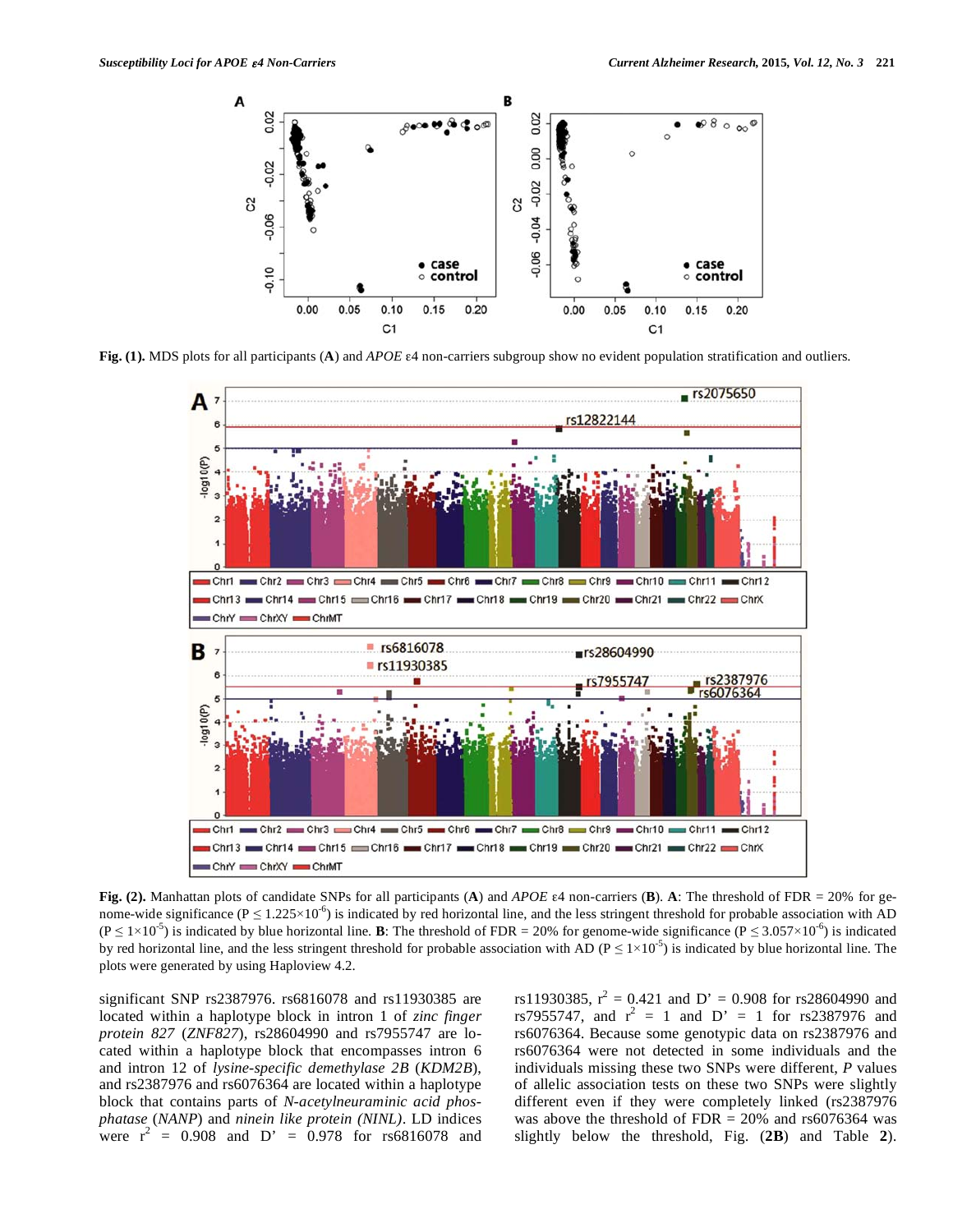| Group                                  | <b>SNP</b> | Chr.           | <b>Closest</b><br><b>RefSeq</b><br>gene | Location<br><b>Relative to</b><br>Gene | <b>Risk</b><br>allele | Fre-<br>quency in<br><b>Controls</b> | Fre-<br>quency<br>in MCI | Fre-<br>quency<br>in AD<br><b>Patients Patients</b> | for MCI<br><b>Patients</b> | <i>P</i> value OR (95% CI) $P$ value for<br>for MCI<br>Patients <sup>b</sup> | <b>AD Patients</b>           | <b>OR (95% CD</b><br>for AD<br>Patients <sup>b</sup> | <b>Adjusted P</b><br><b>Value for AD</b><br>Patients <sup>c</sup> | <b>Adjusted OR</b><br>$(95\% \text{ CI})$ for<br><b>AD Patients<sup>b c</sup></b> |
|----------------------------------------|------------|----------------|-----------------------------------------|----------------------------------------|-----------------------|--------------------------------------|--------------------------|-----------------------------------------------------|----------------------------|------------------------------------------------------------------------------|------------------------------|------------------------------------------------------|-------------------------------------------------------------------|-----------------------------------------------------------------------------------|
| A11<br>participants                    | rs2075650  | 19             | TOMM40                                  | Intron 1                               | G                     | 0.150                                | 0.265                    | 0.311                                               | $5.65\times10^{-6}$        | $2.05(1.50 -$<br>2.80)                                                       | $5.8 \times 10^{-8}$         | 2.57 (1.82-<br>3.63)                                 | $1.57\times10^{-7}$                                               | $2.66(1.84 -$<br>3.83)                                                            |
|                                        | rs12822144 | 12             | CCND <sub>2</sub>                       | Intergenic<br>region                   | G                     | 0.440                                | 0.541                    | 0.614                                               | $8.71\times10^{-4}$        | $0.66(0.52 -$<br>0.85)                                                       | $1.14\times10^{\text{-}6}$   | $0.49(0.37 -$<br>0.65)                               | $4.29\times10^{-5}$                                               | $0.54(0.40 -$<br>0.72)                                                            |
| $APOE$ $\varepsilon$ 4<br>non-carriers | rs6816078  | $\overline{4}$ | <b>ZNF827</b>                           | Intron 1                               | $\mathbf C$           | 0.474                                | 0.597                    | 0.767                                               | 0.002                      | $0.61(0.45 -$<br>(0.83)                                                      | $4.34\times10^{-8}$          | $0.27(0.17-$<br>(0.44)                               | $3.55 \times 10^{-6}$                                             | $0.31(0.19-$<br>0.51)                                                             |
|                                        | rs28604990 | 12             | KDM2B                                   | Intron 6                               | A                     | 0.327                                | 0.441                    | 0.610                                               | 0.003                      | $1.63(1.18-$<br>1.25)                                                        | $1.01 \times 10^{-7}$        | $3.22(2.08 -$<br>5.01                                | $2.65\times10^{-5}$                                               | 2.79 (1.73-<br>4.49                                                               |
|                                        | rs11930385 | $\overline{4}$ | <b>ZNF827</b>                           | Intron 1                               | $\mathbf C$           | 0.494                                | 0.600                    | 0.767                                               | 0.007                      | $0.65(0.48 -$<br>(0.89)                                                      | $2.89\times10^{-7}$          | $0.30(0.18 -$<br>(0.48)                              | $3.45 \times 10^{-6}$                                             | $0.29(0.17-$<br>(0.49)                                                            |
|                                        | rs7955747  | 12             | KDM2B                                   | Intron 12                              | A                     | 0.192                                | 0.277                    | 0.415                                               | 0.013                      | $1.61(1.10-$<br>2.35)                                                        | $2.38\times10^{-6}$          | 2.99 (1.88-<br>4.76                                  | $1.50\times10^{4}$                                                | $2.60(1.58 -$<br>4.25)                                                            |
|                                        | rs2387976  | 20             | <b>NANP</b>                             | Intron 1                               | $\mathbf C$           | 0.524                                | 0.547                    | 0.776                                               | 0.575                      | $0.91(0.66 -$<br>1.25)                                                       | $2.92{\times}10^{\text{-}6}$ | $0.32(0.19-$<br>0.52)                                | $3.91 \times 10^{-5}$                                             | $0.33(0.19-$<br>0.56)                                                             |
|                                        | rs6076364  | 20             | <b>NINL</b>                             | Intron1                                | T                     | 0.523                                | 0.546                    | 0.767                                               | 0.559                      | $0.91(0.67 -$<br>1.24)                                                       | $3.78 \times 10^{-6}$        | $0.33(0.21 -$<br>0.54)                               | $2.86\times10^{-5}$                                               | $0.33(0.19-$<br>0.55)                                                             |

**Table 2. Identified SNPs in AD and MCI patients in all participants and** *APOE* ε**4 non-carriersa .**

a Abbreviation: Chr, chromosome; OR, odds ratio; CI, confidence interval.

 ${}^{b}OR$  values were computed for minor alleles.

*P* values and OR values were adjusted for age of onset, sex and education.

The analysis of rs28604990-rs7955747 showed that haplotypes AA and GG were statistically significant in disease association with more haplotype AA in AD (frequency 0.4113 and  $P = 8.09 \times 10^{-7}$  with  $\chi^2 = 24.34$ ) and more haplotype GG in normal controls (frequency  $0.6592$  and  $P =$  $1.72 \times 10^{-7}$  with  $\chi^2 = 27.33$ ).

We investigated whether these candidate genes could be replicated when MCI individuals were compared to normal controls. Apart from rs2387976 in *APOE* ε4 non-carrier subgroup, all other SNPs could reach the significant level of *P* < 0.05 (Table **2**). Furthermore, the frequency of these SNPs in MCI patients were between that of normal controls and AD patients (Table **2**), showing a trend of increased frequency from controls to MCI and finally to AD. All these evidences suggested that these identified SNPs are strong candidates for quantitative trait analyses.

# **rs6816078 and rs28604990-rs7955747 are Associated with CSF Biomarkers in** *APOE* ε**4 Non-Carriers Subgroup**

Next, quantitative-trait analyses were performed to further investigate whether these candidate SNPs were associated with AD. rs2075650 was excluded in this part because it has been demonstrated to be associated with  $A\beta_{1-42}$  in a ADNI study [38] and its association with AD has been widely reported.

Because CSF biomarker and brain morphometric volume data were not detected in 12 individuals with genotypic data of rs2387976, its linked SNP rs6076364 was chosen to represent the haplotype constituted by them because of the ex-

tremely high r <sup>2</sup> value of 1. The haplotype in *ZNF827* was represented by the most significant SNP rs6816078 in *APOE* ε4 non-carriers.

First the relationship of these SNPs or haplotypes and CSF biomarker indices were analyzed at screening time point (Supplementary Table **1-3**). In all participants without considering *APOE* ε4 status,  $\mathbf{A}\beta_{42}$ , t-tau and p-tau<sub>181p</sub> CSF levels and t-tau/ $\text{A}\beta_{42}$  ratio of carriers of rs12822144 genotypes GG and AG were significantly different from that of carriers of genotype AA (dominant model) (Supplementary Table **1**). In *APOE* ε4 non-carriers of all participants, there were significant differences in CSF Aβ<sub>42</sub> level, t-tau/Aβ<sub>42</sub> and p-tau<sub>181p</sub>/A $\beta_{42}$  ratios between carriers of genotype CC and genotypes AA and AC of rs6816078 (recessive model), and in CSF t-tau level, t-tau/ $A\beta_{42}$  and p-tau<sub>181p</sub>/ $A\beta_{42}$  ratios between carriers of genotypes GG and AG and genotype AA homozygote of rs28604990 (dominant model) (Supplementary Table **1**). When we carried out these comparisons only in AD patients, CSF p-tau<sub>181p</sub> levels and p-tau<sub>181p</sub>/A $\beta_{42}$  ratios of carriers of genotype CC of rs6816078were significantly higher than that of genotypes AA and AC carriers (recessive model) (Supplementary Table **2**). When normal controls were analyzed, p-tau<sub>181p</sub>/ $\mathsf{A}\beta_{42}$  ratios of carriers of genotype CC of rs6076364 were significantly different from that of genotypes CC and TC carriers (recessive model) (Supplementary Table **3**).

Further, in normal controls non-carrying *APOE* ε4, there were significant differences of CSF  $A\beta_{42}$  levels at 12-month and 36-month time points between rs6816078 genotypes AA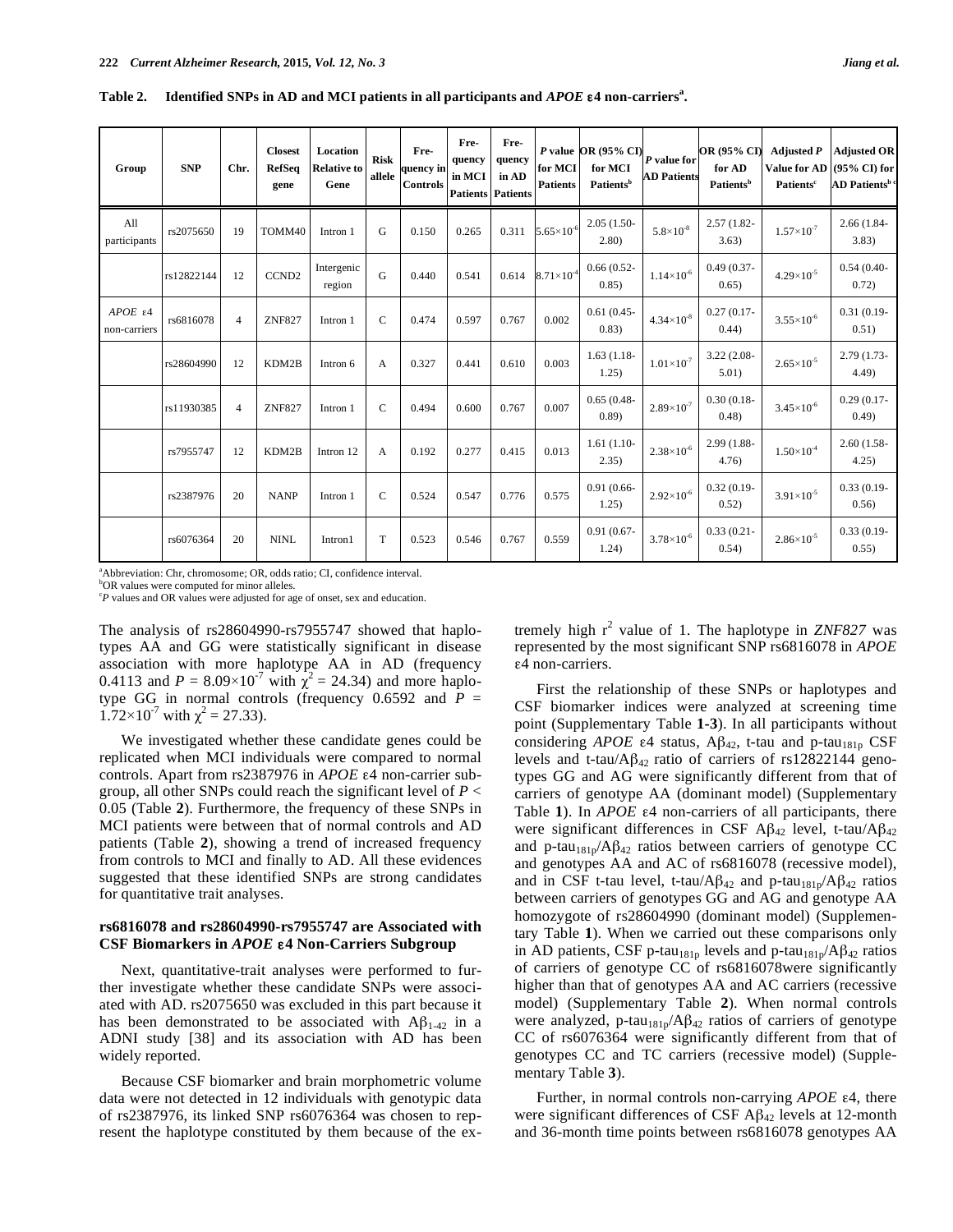and AC carriers and CC carriers (recessive model) (Fig. **3A**). The differences were significant even after multiple dataset correction.

We further analyzed whether these SNPs or haplotypes influenced the CSF biomarker indices time-dependently. The analysis demonstrated that the CSF  $\text{A}\beta_{42}$  level of rs6816078 genotype CC carriers in normal controls non-carrying *APOE* ε4 decreased over time from screening to 36-month time point, whereas p-tau181p/Aβ<sup>42</sup> ratio increased (Fig. **3A** and **3B**). The *P* value was 0.131 for genotype CC carriers, post hoc analysis revealed that the difference of CSF  $\mathbf{A}\mathbf{\beta}_{42}$  levels between screening and 36-month time point almost reached the significant threshold ( $P = 0.052$ ). However, the  $P$  value was 0.423 for genotypes AA and AC carriers. For p $tau_{181p}/A\beta_{42}$  ratio, the *P* value was 0.07 for genotype CC carriers, and post hoc analysis revealed that the differences of p $tau_{181p}/\text{A}\beta_{42}$  between screening and 12-month time points and between screening and 36-month time points almost reached the significant threshold ( $P = 0.067$  and 0.058 respectively). However, the *P* value was 0.703 for genotype AA and AC carriers.

Moreover, the CSF p-tau<sub>181p</sub> level and p-tau<sub>181p</sub>/A $\beta_{42}$  ratio of rs28604990-rs7955747 risk haplotypes AA and AG carriers in normal controls non-carrying *APOE* ε4 increased over time (Fig.  $3C$  and  $3D$ ). The *P* values were 0.004 for p-tau<sub>181p</sub> and 0.043 for p-tau<sub>181p</sub>/A $\beta_{42}$  ratio in carriers of risk haplotypes. Post hoc analyses revealed that the differences of p $tau_{181p}$  between screening and 12-month time points and between screening and 36-month time points and the difference of p-tau<sub>181p</sub>/A $\beta_{42}$  ratio between screening and 36-month time points were statistically significant ( $P < 0.05$ ). The differences were still significant even after multiple dataset correction. However, the *P* values were 0.907 and 0.798 for ptau<sub>181p</sub> and p-tau<sub>181p</sub>/A $\beta_{42}$  ratio respectively in AA and AG non-carriers.

### **rs6076364 is Associated with Brain Atrophy**

AD patients of *APOE* ε4 non-carriers carrying genotype TT of rs6076364 were found to be prone to brain atrophy, especially the estimated intracranial volume (Table **3**). The differences of estimated intracranial volumes between genotype TT carriers and CC and TC carriers were statistically



**Fig. (3).** Comparisons of CSF indices in different genotypes of rs6816078 and rs28604990-rs7955747 in normal controls. A and B: comparisons of CSF A $\beta_{42}$  level (A) and log-transformed p-tau<sub>181p</sub>/A $\beta_{42}$  ratio (B) of different time points between rs6816078 genotype CC carriers and genotypes AA and AC carriers. C and D: comparisons between CSF levels of p-tau<sub>181p</sub> (C) and log-transformed p-tau<sub>181p</sub>/Aβ<sub>42</sub> ratio (**D**) of different time points in rs28604990-rs7955747 risk haplotypes AA and AG carriers and non-carriers. Black and white circles with bars represent mean ± SEM. \*: *P* < 0.05, \*\*: *P* < 0.01 *versus* corresponding points in AA and AC carriers. ##: *P* < 0.01 *versus* SC point. SC represents screening level. The differences were significant after multiple dataset correction.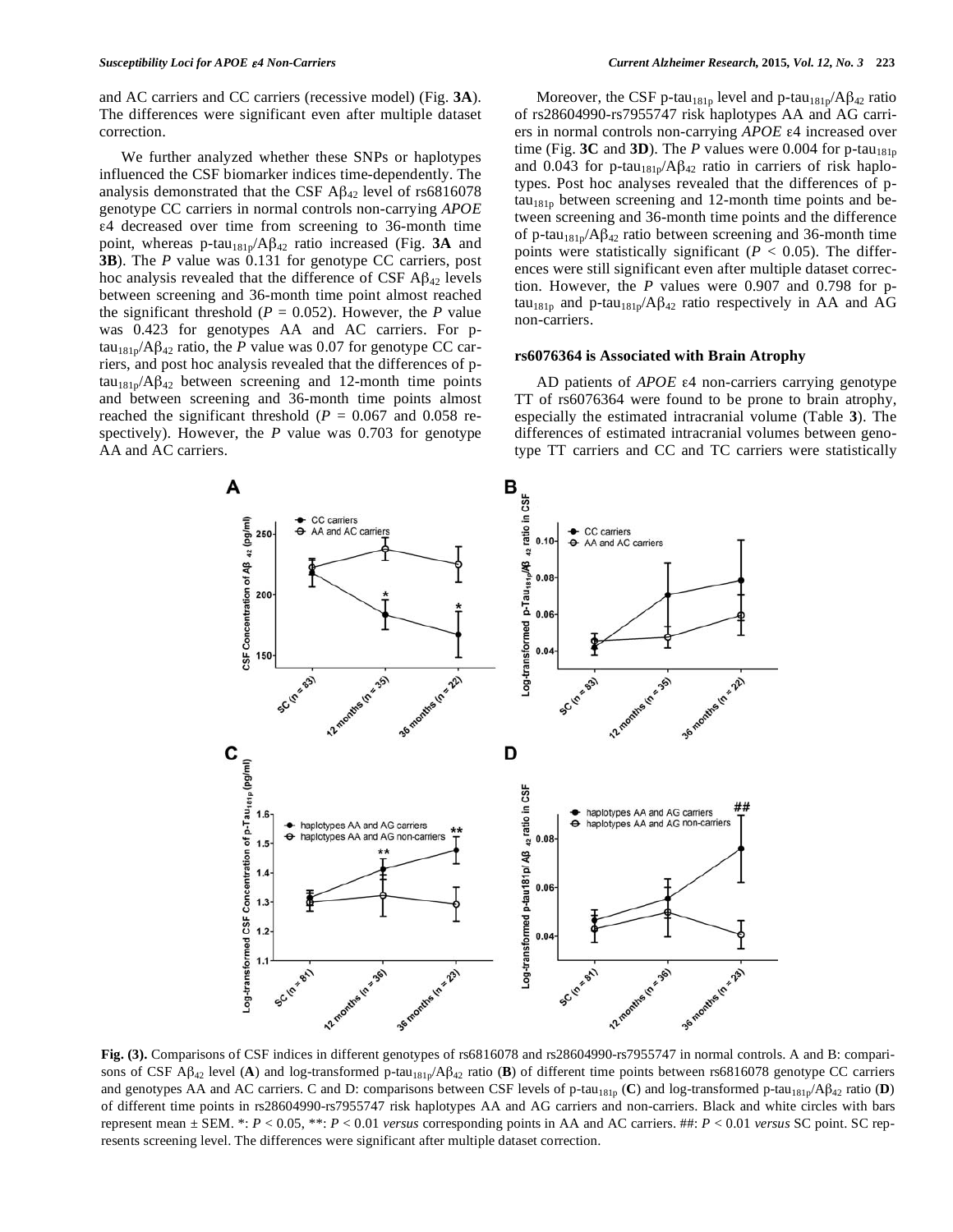| <b>Time Point</b> | <b>Genotypes</b>   | <b>Whole Brain Volume,</b><br>mean $\pm$ SEM (n) | P Value | <b>Estimated Intracranial Vol-</b><br>ume, mean $\pm$ SEM (n) | P Value |  |
|-------------------|--------------------|--------------------------------------------------|---------|---------------------------------------------------------------|---------|--|
| screening         | TT carriers        | $954126.93 \pm 17697.11(11)$                     | 0.064   | $1395333.33 \pm 18512.97(11)$                                 | 0.012   |  |
|                   | CC and CT carriers | $1005546.65 \pm 12913.15(13)$                    |         | $1464166.67 \pm 18541.89(13)$                                 |         |  |
| 6 months          | TT carriers        | $957204.92 \pm 20327.48(9)$                      | 0.099   | $1399166.67 \pm 22778.86(9)$                                  | 0.028   |  |
|                   | CC and CT carriers | $1006645.76 \pm 13116.29(9)$                     |         | $1467962.96 \pm 19136.46(9)$                                  |         |  |
| 12 months         | TT carriers        | $972078 \pm 25191.07(8)$                         |         | $1417500 \pm 31552.11(8)$                                     |         |  |
|                   | CC and CT carriers | $998381.06 \pm 13244.35(8)$                      | 0.444   | $1461458.33 \pm 19828.59(8)$                                  | 0.388   |  |
| 24 months         | TT carriers        | $949396.7 \pm 23598.9$ (4)                       |         | $1404000 \pm 26465.91(4)$                                     | 0.231   |  |
|                   | CC and CT carriers | $992548.82 \pm 15094.18(6)$                      | 0.187   | $1457948.72 \pm 21373.8$ (6)                                  |         |  |

**Table 3. Comparisons between rs6076364 genotypes of AD patients in** *APOE* ε**4 non-carriers.**

significant at screening and 6-month time points, and the statistically significant difference of estimated intracranial volumes between genotype TT carriers and CC and TC carriers at screening time point was excluded after multiple dataset correction. The differences of whole brain volumes between genotype TT carriers and CC and TC carriers at screening and 6-month time points almost reached the statistical threshold.

# **Predicting Power of AD Diagnostic or Brain Morphometric Volume-Associated Haplotype Blocks in** *APOE* ε**4 Non-Carriers**

The above results indicated that the identified three haplotypes were strongly associated with AD in *APOE* ε4 non-carriers, we next investigated whether these haplotype blocks could be combined together to predict the incidence of AD in *APOE* ε4 non-carriers. After adjusted for sex, age and education, all haplotype blocks were entered into the eventual equation and reached statistically significant threshold. The pseudo- $R^2$  was 0.393, indicating a moderate goodness of fit. The positive β coefficients of the three variables in the equation suggested the additive AD-causing effects of these haplotype blocks (Table **4**).

# **SNPs Identified in** *APOE* ε**4 Non-Carriers Interacts with** *APOE* ε**4**

To further analyze the relationship of these SNPs with *APOE* ε4, the interactions between identified SNPs and *APOE* ε4 were assessed. After adjusting for SNP genotypes, *APOE* ε4 status, sex, age and education years, risk alleles of all SNPs identified in *APOE* ε4 non-carriers could take their effects by interacting with *APOE* ε4 status (Table **5**).

# **DISCUSSION**

There is plenty of evidence demonstrating the effects of *APOE* ε4 in the pathological process of AD [4; 39-41]. The distinct phenotypes of AD without *APOE* ε4 have also been characterized [5-8, 42], however, the factors behind it is still uncovered and almost all of them are uncorrelated with quantitative traits, such as CSF biomarkers Aβ and p-tau. Moreover, even though several GWASs exclusively for quantitative traits of AD have been carried out and have identified many correlated SNPs [38, 43], many of them are not necessarily associated with AD. The present study aimed to differentiate influential genetic risk factors and to screen candidate SNPs associated with AD in *APOE* ε4 carriers and non-carriers respectively by combining genome association analysis and the analyses of quantitative traits such as CSF biomarkers and general brain morphometric volumes.

Without considering *APOE* ε4 status, two SNPs were screened. One of them, rs2075650, has been widely reported to be related to the quantitative traits of AD in ADNI cohort [38, 43]. Our analysis also revealed that carriers of risk allele of this SNP showed earlier onsets of AD symptoms (data not shown), which is consistent with other studies [44, 45]. Thus our data further confirm that this SNP is a risk factor of AD.

**Table 4. Logistic regression model for predicting power of haplotype blocks in** *APOE* ε**4 non-carriers.**

| Variables                         | <b>B</b> Coefficient | Wald  | OR ( $95\%$ CI ) <sup>a,b</sup> | P Value <sup>b</sup> |  |
|-----------------------------------|----------------------|-------|---------------------------------|----------------------|--|
| rs6816078-rs11930385 or rs6816078 | 1.18                 | 17.69 | $3.27(1.88-5.68)$               | $2.6 \times 10^{-5}$ |  |
| rs28604990-rs7955747              | 0.79                 | 5.85  | $2.20(1.16-4.16)$               | 0.016                |  |
| rs6076364-rs2387976 or rs6076364  | . 16                 | 14.85 | $3.18(1.76 - 5.72)$             | $1.16\times10^{-4}$  |  |

 $A<sup>a</sup>$ Abbreviation: OR, odds ratio.

<sup>b</sup>Adjusted for age of onset, sex, and education.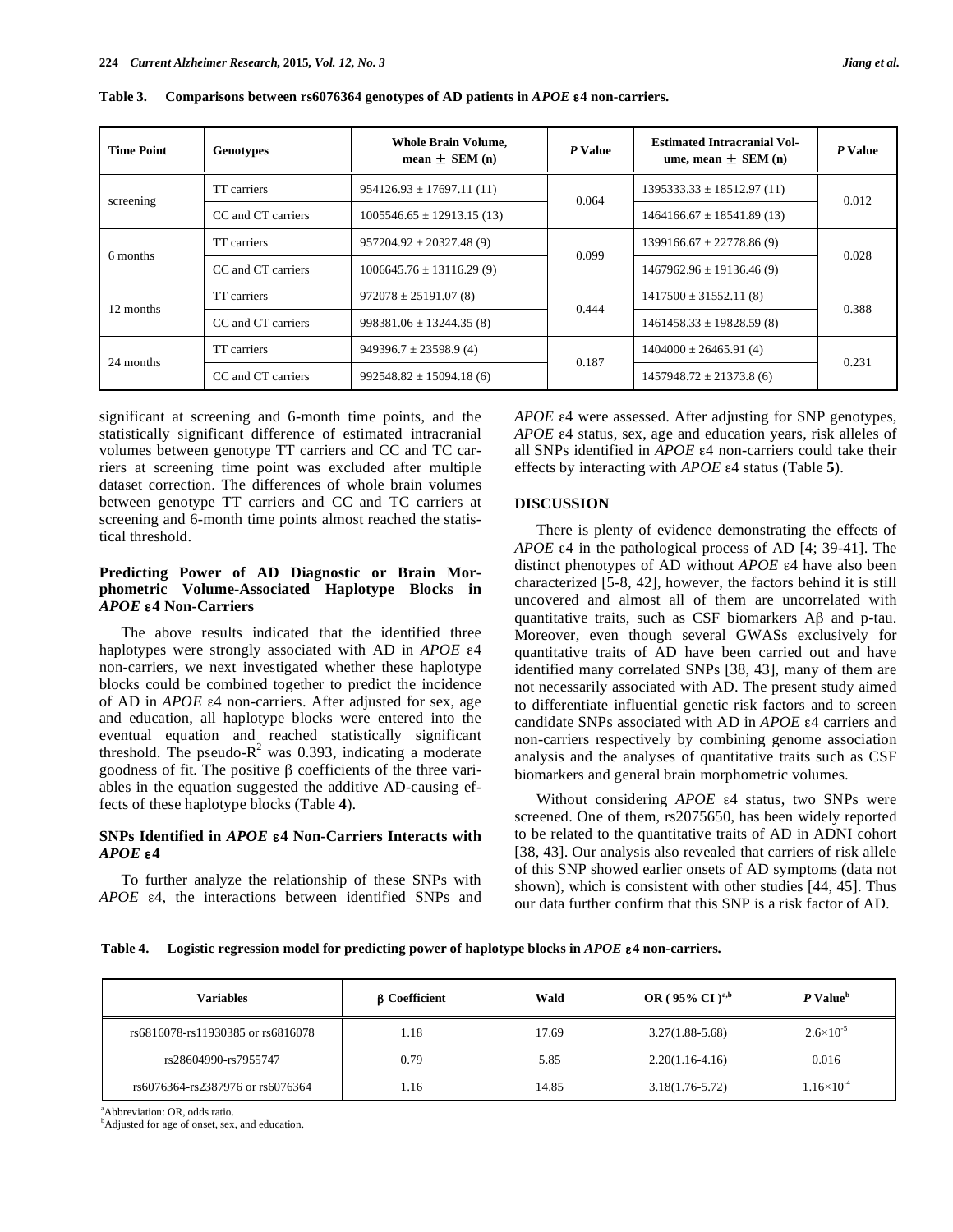| Table 5. | Multi-covariate logistic regression analyses for SNPs |
|----------|-------------------------------------------------------|
|          | identified in GWA analyses.                           |

| <b>SNP</b> | OR (95% CI) for<br>$SNP \times APOE$ £4<br>status <sup>a,b</sup> | P value for<br>$SNP \times APOE$ £4<br>status <sup>b</sup> |  |  |
|------------|------------------------------------------------------------------|------------------------------------------------------------|--|--|
| rs2075650  | 3.658 (0.960-13.950)                                             | 0.058                                                      |  |  |
| rs12822144 | 1.109 (0.573-2.146)                                              | 0.758                                                      |  |  |
| rs6816078  | 2.885 (1.489-5.589)                                              | $1.69\times10^{-3}$                                        |  |  |
| rs28604990 | $0.239(0.125 - 0.460)$                                           | $1.75 \times 10^{-5}$                                      |  |  |
| rs11930385 | 2.630 (1.323-5.230)                                              | $5.82\times10^{-3}$                                        |  |  |
| rs7955747  | $0.235(0.118-0.469)$                                             | $3.94 \times 10^{-5}$                                      |  |  |
| rs2387976  | 3.304 (1.684-6.485)                                              | $5.13 \times 10^{-4}$                                      |  |  |
| rs6076364  | 3.333 (1.708-6.505)                                              | $4.18\times10^{-4}$                                        |  |  |

 $^{a}$ Abbreviation: OR: odds ratio; CI: confidence interval.

<sup>b</sup>Adjusted for SNP genotypes, *APOE* ε4 status, sex, age and education years.

When the participants were divided into *APOE* ε4 carriers and non-carriers, the susceptibility SNPs identified without considering *APOE* ε4 status did not replicate in any subgroups. In *APOE* ε4 non-carriers, five SNPs were initially screened to associate with AD and four of them could be replicated in MCI patients. The risk allele frequencies of these SNPs showed an increasing trend from controls to MCI and to AD, implicating the significance of these SNPs. Further these SNPs and haplotypes constituted by these SNPs were shown to be associated with CSF A $\beta_{42}$  level, p-tau<sub>181p</sub> level, p-tau<sub>181p</sub>/Aβ<sub>42</sub> ratio, or brain atrophy in *APOE* ε4 noncarriers. Moreover, these SNPs were shown to take additive effects on AD incidence. These results indicate that these SNPs and haplotypes are strongly associated with AD in *APOE* ε4 non-carriers.

*ZNF827*, which rs6816078-rs11930385 is located in, is a member of ZNFs. ZNFs are typical transcriptional regulators [46]. Several ZNFs have been identified to correlate with AD [45, 47]. One brain expression GWAS demonstrates that minor allele of rs2387976 is associated with reduced transcript of *NANP* [48], implicating the altered expression of *NANP* in AD patients. Our results showed that these SNPs and haplotypes were associated with CSF  $\mathbf{A}\beta_{42}$ , p-tau<sub>181p</sub> levels or brain atrophy, indicating that the modification of these pathological processes through transcriptional and/or gene expression regulation could be involved in their roles in AD.

The identified SNPs in *APOE* ε4 non-carriers could not be replicated in *APOE* ε4 carriers, and could not even reach a nominal significant level. Many SNPs which were nominally significant in *APOE* ε4 non-carriers could not be replicated in *APOE* ε4 carriers either (data not shown). Moreover, the associations of these SNPs with quantitative traits were absent in *APOE* ε4 carriers (data not shown). This is the same to *APOE* ε4 carrier subgroup whose association results could not be replicated in *APOE* ε4 non-carriers (data not shown). One GWAS of Caribbean Hispanic individuals has revealed similar phenomenon [19]. These evidences implicate that the associations between SNPs identified via previous GWAS and AD-associated quantitative traits may be masked by *APOE* ε4 status. Moreover, logistic regression analysis showed that these SNPs did interact with *APOE* ε4 status, but not the SNPs identified without stratification on *APOE* genotype. All these data support the notion that these SNPs play their roles based on the carrier status of *APOE* ε4. Our analysis are consistent with other reports showing distinct mechanisms involved in AD dependent on *APOE* ε4 status [13, 14], further supporting the view that different genetic forms or subtypes of Alzheimer's disease may have specific molecular mechanisms [49].

In conclusion, by combining genome association analysis and quantitative trait analyses, the present study identified the unique susceptibility SNPs and haplotypes for AD negative of *APOE* ε4, suggesting that different signaling pathways and biological processes may be involved in the pathology of AD in *APOE* ε4 carriers and non-carriers. The susceptible SNPs and haplotypes identified in current study may promote the unraveling of genetic risks and distinct pathology of AD patients without *APOE* ε4 and may improve the understanding of the pathogenesis of AD. Because most of identified SNPs in current study are not covered in some other databases and no more databases have such comprehensive data as ADNI, the replication is not able to be carried out currently. However, the quantitative trait analyses provided the further evidence and thus partially offset the restricted statistical power of genome-wide screening. Moreover, our study provides a new way to identify susceptible loci and complements previous GWASs by combining genome association analysis and quantitative trait analyses.

# **CONFLICT OF INTEREST**

The authors have not submitted the manuscript elsewhere and declare that they have no competing interests. There isn't any interest to disclose.

# **ACKNOWLEDGEMENTS**

Data collection and sharing for this project was funded by the Alzheimer's Disease Neuroimaging Initiative (ADNI) (National Institutes of Health Grant U01 AG024904). ADNI is funded by the National Institute on Aging, the National Institute of Biomedical Imaging and Bioengineering, and through generous contributions from the following: Alzheimer's Association; Alzheimer's Drug Discovery Foundation; BioClinica, Inc.; Biogen Idec Inc.; Bristol-Myers Squibb Company; Eisai Inc.; Elan Pharmaceuticals, Inc.; Eli Lilly and Company; F. Hoffmann-La Roche Ltd and its affiliated company Genentech, Inc.; GE Healthcare; Innogenetics, N.V.; IXICO Ltd.; Janssen Alzheimer Immunotherapy Research & Development, LLC.; Johnson & Johnson Pharmaceutical Research & Development LLC.; Medpace, Inc.; Merck & Co., Inc.; Meso Scale Diagnostics, LLC.; NeuroRx Research; Novartis Pharmaceuticals Corporation; Pfizer Inc.; Piramal Imaging; Servier; Synarc Inc.; and Takeda Pharmaceutical Company. The Canadian Institutes of Health Research is providing funds to support ADNI clinical sites in Canada. Private sector contributions are facilitated by the Foundation for the National Institutes of Health (www.fnih.org). The grantee organization is the Northern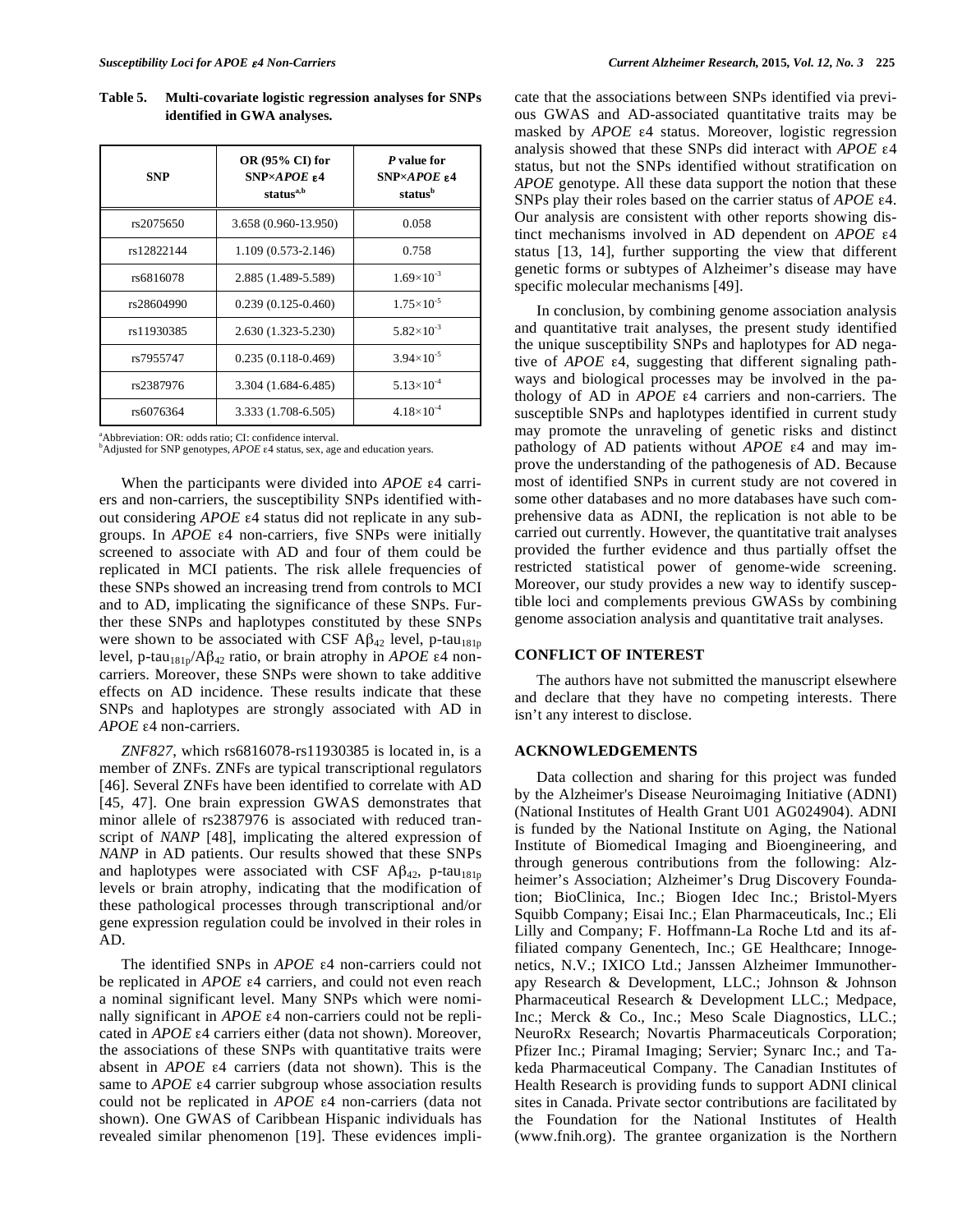California Institute for Research and Education, and the study is coordinated by the Alzheimer's Disease Cooperative Study at the University of California, San Diego. ADNI data are disseminated by the Laboratory for Neuro Imaging at the University of California, Los Angeles. This research was also supported by NIH grants P30 AG010129 and K01 AG030514. Acknowledgement list for ADNI publications according to the ADNI publication policy could be accessed from the following link: http://adni.loni.ucla.edu/wpcontent/uploads/how\_to\_apply/ADNI\_Acknowledgement\_Li st.pdf.

The analysis of the data and the writing of the report were supported by International Science & Technology Cooperation Program of China (2011DFA33180) and National Comprehensive Technology Platforms for Innovative Drug R&D of China (No.2012ZX09303-003).

#### **SUPPLEMENTARY MATERIAL**

Supplementary material is available on the publishers web site along with the published article.

## **REFERENCES**

- [1] Strittmatter WJ, Roses AD. Apolipoprotein E and Alzheimer disease. Proc Natl Acad Sci USA 92(11): 4725-7 (1995).
- [2] Coon KD, Myers AJ, Craig DW, Webster JA, Pearson JV, Lince DH, *et al.* A high-density whole-genome association study reveals that APOE is the major susceptibility gene for sporadic late-onset Alzheimer's disease. J Clin Psychiatry 68(4): 613 (2007).
- [3] Davidson Y, Gibbons L, Pritchard A, Hardicre J, Wren J, Stopford C, et al. Apolipoprotein E epsilon4 allele frequency and age at onset of Alzheimer's disease. Dement Geriatr Cogn Disord 23(1): 60- 6 (2007).
- [4] Kim J, Basak JM, Holtzman DM. The role of apolipoprotein E in Alzheimer's disease. Neuron 63(3): 287-303 (2009).
- [5] Marra C, Bizzarro A, Daniele A, De Luca L, Ferraccioli M, Valenza A, *et al.* Apolipoprotein E epsilon4 allele differently affects the patterns of neuropsychological presentation in early- and lateonset Alzheimer's disease patients. Dement Geriatr Cogn Disord 18(2): 125-31 (2004).
- [6] van der Vlies AE, Pijnenburg YA, Koene T, Klein M, Kok A, Scheltens P, et al. Cognitive impairment in Alzheimer's disease is modified by APOE genotype. Dement Geriatr Cogn Disord 24(2): 98-103 (2007).
- [7] Wolk DA, Dickerson BC, Weiner M, Aiello M, Aisen P, Albert MS*, et al.* Apolipoprotein E (APOE) genotype has dissociable effects on memory and attentional–executive network function in Alzheimer's disease. Proc Natl Acad Sci USA 107(22): 10256-61 (2010).
- [8] Scarmeas N, Anderson K, Hilton J, Park A, Habeck C, Flynn J, *et al.* APOE-dependent PET patterns of brain activation in Alzheimer disease. Neurology 63(5): 913-15 (2004).
- [9] Murphy EA, Roddey JC, McEvoy LK, Holland D, Hagler DJ, Jr., Dale AM, *et al.* CETP polymorphisms associate with brain structure, atrophy rate, and Alzheimer's disease risk in an APOEdependent manner. Brain Imaging Behav 6(1): 16-26 (2012).
- [10] Rodríguez E, Mateo I, Infante J, Llorca J, Berciano J, Combarros O. Cholesteryl ester transfer protein (CETP) polymorphism modifies the Alzheimer's disease risk associated with APOE ε4 allele. J Neurol 253(2): 181-85 (2006).
- [11] Feuk L, Prince JA, Breen G, Emahazion T, Carothers A, St Clair D, *et al.* apolipoprotein-E dependent role for the FAS receptor in early onset Alzheimer's disease: finding of a positive association for a polymorphism in the TNFRSF6 gene. Hum Genet 107(4): 391-6 (2000).
- [12] Beyer K, Lao JI, Gomez M, Riutort N, Latorre P, Mate JL, *et al.* Alzheimer's disease and the cystatin C gene polymorphism: an association study. Neurosci Lett 315(1-2): 17-20 (2001).
- [13] Wijsman EM, Pankratz ND, Choi Y, Rothstein JH, Faber KM, Cheng R*, et al.* Genome-wide association of familial late-onset Alzheimer's

disease replicates BIN1 and CLU and nominates CUGBP2 in interaction with APOE. PLoS Genet 7(2): e1001308 (2011).

- [14] Rhinn H, Fujita R, Qiang L, Cheng R, Lee JH, Abeliovich A. Integrative genomics identifies APOE epsilon4 effectors in Alzheimer's disease. Nature 500(7460): 45-50 (2013).
- [15] Bertram L, McQueen MB, Mullin K, Blacker D, Tanzi RE. Systematic meta-analyses of Alzheimer disease genetic association studies: the AlzGene database. Nat Genet 39(1): 17-23 (2007).
- [16] Maloney B, Ge YW, Petersen RC, Hardy J, Rogers JT, Perez-Tur J*, et al.* Functional characterization of three single-nucleotide polymorphisms present in the human APOE promoter sequence: Differential effects in neuronal cells and on DNA-protein interactions. American journal of medical genetics Part B, Neuropsychiatric genetics : the official publication of the International Society of Psychiatric Genetics 153B(1): 185-201 (2010).
- [17] Lahiri DK, Maloney B, Zawia NH. The LEARn model: an epigenetic explanation for idiopathic neurobiological diseases. Molecular psychiatry 14(11): 992-1003 (2009).
- [18] Reiman EM, Webster JA, Myers AJ, Hardy J, Dunckley T, Zismann VL, *et al.* GAB2 alleles modify Alzheimer's risk in APOE epsilon4 carriers. Neuron 54(5): 713-20 (2007).
- [19] Lee JH, Cheng R, Barral S, Reitz C, Medrano M, Lantigua R, *et al.* Identification of novel loci for Alzheimer disease and replication of CLU, PICALM, and BIN1 in Caribbean Hispanic individuals. Arch Neurol 68(3): 320-8 (2011).
- [20] Blennow K, Hampel H, Weiner M, Zetterberg H. Cerebrospinal fluid and plasma biomarkers in Alzheimer disease. Nat Rev Neurol 6(3): 131-44 (2010).
- [21] Kolsch H, Jessen F, Wiltfang J, Lewczuk P, Dichgans M, Kornhuber J, et al. Influence of SORL1 gene variants: association with CSF amyloid-beta products in probable Alzheimer's disease. Neurosci Lett 440(1): 68-71 (2008).
- [22] Kauwe JS, Wang J, Mayo K, Morris JC, Fagan AM, Holtzman DM, *et al.* Alzheimer's disease risk variants show association with cerebrospinal fluid amyloid beta. Neurogenetics 10(1): 13-17 (2009).
- [23] Harold D, Abraham R, Hollingworth P, Sims R, Gerrish A, Hamshere ML, *et al.* Genome-wide association study identifies variants at CLU and PICALM associated with Alzheimer's disease. Nat Genet 41(10) : 1088-93 (2009).
- [24] Hollingworth P, Harold D, Sims R, Gerrish A, Lambert JC, Carrasquillo MM, *et al.* Common variants at ABCA7, MS4A6A/MS4A4E, EPHA1, CD33 and CD2AP are associated with Alzheimer's disease. Nat Genet 43(5): 429-35 (2011).
- [25] Petersen RC, Aisen PS, Beckett LA, Donohue MC, Gamst AC, Harvey DJ, *et al.* Alzheimer's Disease Neuroimaging Initiative (ADNI): clinical characterization. Neurology 74(3): 201-9(2010).
- [26] World Medical A. World Medical Association Declaration of Helsinki: ethical principles for medical research involving human subjects. JAMA 310(20): 2191-4 (2013).
- [27] Leow AD, Klunder AD, Jack Jr CR, Toga AW, Dale AM, Bernstein MA, *et al.* Longitudinal stability of MRI for mapping brain change using tensor-based morphometry. Neuroimage 31(2): 627- 40 (2006).
- [28] Jack CR, Jr., Bernstein MA, Fox NC, Thompson P, Alexander G, Harvey D, *et al.* The Alzheimer's Disease Neuroimaging Initiative (ADNI): MRI methods. J Magn Reson Imaging 27(4): 685-91 (2008).
- [29] Barrett JC, Fry B, Maller J, Daly MJ. Haploview: analysis and visualization of LD and haplotype maps. Bioinformatics 21(2): 263-5 (2005).
- [30] Purcell S, Neale B, Todd-Brown K, Thomas L, Ferreira MA, Bender D, *et al.* PLINK: a tool set for whole-genome association and population-based linkage analyses. Am J Hum Genet 81(3): 559-75 (2007).
- [31] Lambert JC, Grenier-Boley B, Chouraki V, Heath S, Zelenika D, Fievet N, *et al.* Implication of the immune system in Alzheimer's disease: evidence from genome-wide pathway analysis. J Alzheimers Dis 20(4): 1107-18 (2010).
- [32] Zhou Z, Yuan Q, Mash DC, Goldman D. Substance-specific and shared transcription and epigenetic changes in the human hippocampus chronically exposed to cocaine and alcohol. Proc Natl Acad Sci USA 108(16): 6626-31 (2011).
- [33] Krejci J, Uhlirova R, Galiova G, Kozubek S, Smigova J, Bartova E. Genome-wide reduction in H3K9 acetylation during human em-